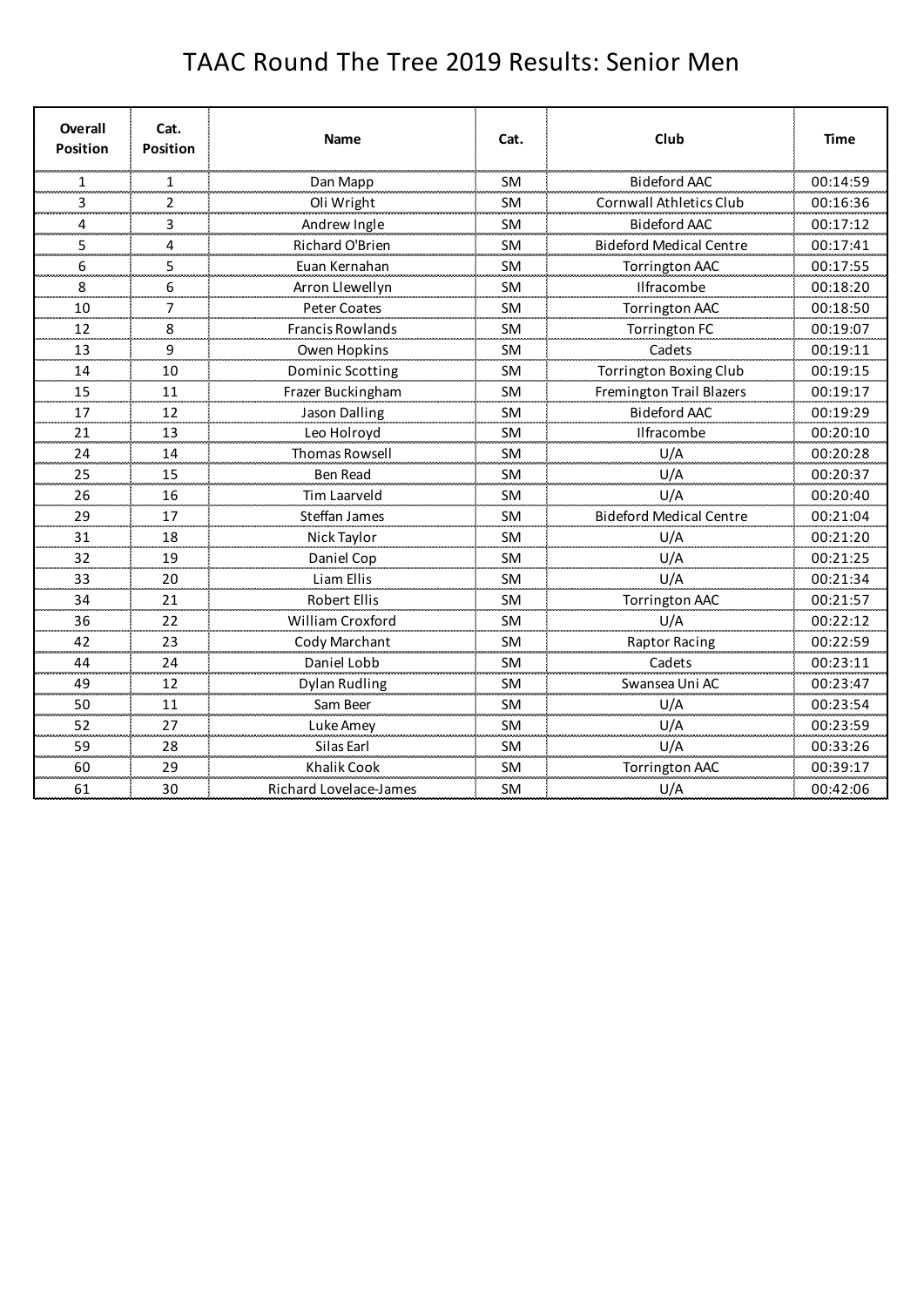## TAAC Round The Tree 2019 Results: Vet Men

| Overall<br><b>Position</b> | Cat.<br>Position | <b>Name</b>           | Cat.      | Club                           | <b>Time</b> |
|----------------------------|------------------|-----------------------|-----------|--------------------------------|-------------|
|                            |                  | Ian Gooding           | VM        | Bideford AAC                   | 00:16:27    |
|                            |                  | Shaun Woodhead        | <b>VM</b> | <b>Bideford AAC</b>            | 00:18:05    |
| 9                          | 3                | <b>Mark Curtis</b>    | <b>VM</b> | <b>Bideford AAC</b>            | 00:18:26    |
| 18                         |                  | Steve Watson          | <b>VM</b> | U/A                            | 00:19:38    |
| 20                         | 5                | Wayne Hill            | VM        | Torrington Boxing Club         | 00:19:58    |
| 23                         | 6                | Matt East             | <b>VM</b> | Bideford AAC                   | 00:20:13    |
| 27                         | 7                | Neil Reeby            | <b>VM</b> | <b>Torrington AAC</b>          | 00:20:42    |
| 30                         | 8                | <b>Adam Dobby</b>     | VM        | <b>Torrington Boxing Club</b>  | 00:21:15    |
| 37                         | 9                | <b>Conrad Stevens</b> | <b>VM</b> | U/A                            | 00:22:28    |
| 38                         | 10               | Sam Tapsell           | <b>VM</b> | U/A                            | 00:22:34    |
| 40                         | 11               | <b>Richard Davies</b> | <b>VM</b> | <b>Bideford Medical Centre</b> | 00:22:54    |
| 47                         | 12               | Darren Avery          | VM        | U/A                            | 00:23:25    |
| 51                         | 13               | Philip Hearn          | VM        | U/A                            | 00:23:59    |
| 53                         | 14               | Graham Rooke          | <b>VM</b> | U/A                            | 00:24:07    |
| 54                         | 15               | Ed Bond               | <b>VM</b> | <b>Bideford Medical Centre</b> | 00:24:25    |
| 55                         | 16               | <b>Roland Pitts</b>   | VM        | Torrington Boxing Club         | 00:24:58    |
| 57                         | 17               | Simon Hookson         | <b>VM</b> | U/A                            | 00:29:08    |
| 58                         | 18               | Wayne Vant            | <b>VM</b> | <b>Torrington AAC</b>          | 00:30:05    |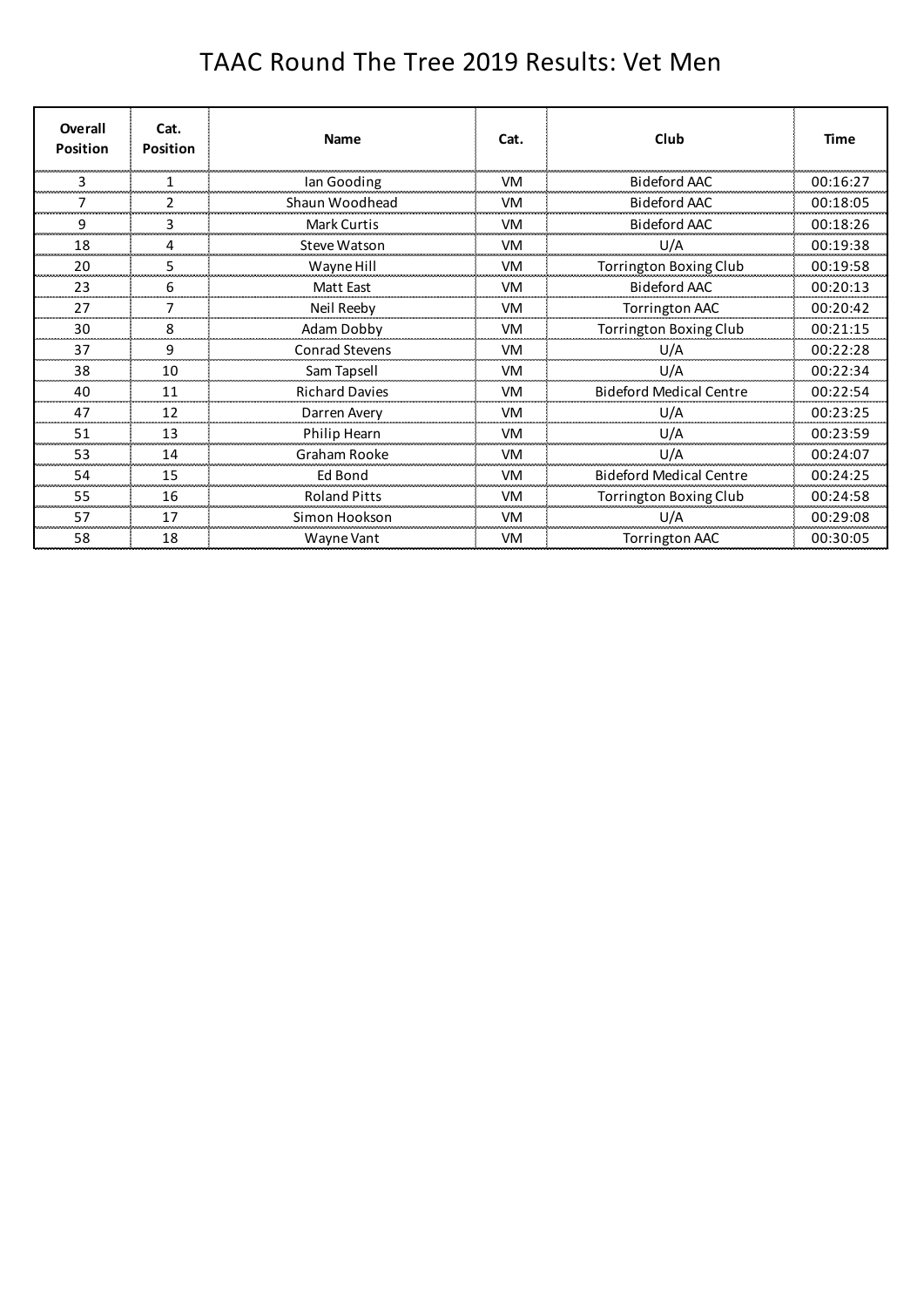## TAAC Round The Tree 2019 Results: Vet Men 50+

| <b>Overall</b><br><b>Position</b> | Cat.<br><b>Position</b> | <b>Name</b>           | Cat.        | Club                  | Time     |
|-----------------------------------|-------------------------|-----------------------|-------------|-----------------------|----------|
| 11                                |                         | Chris Stone           | VM50        | Bideford AAC          | 00:18:56 |
| 16                                |                         | <b>Steve Turner</b>   | <b>VM50</b> | Bideford AAC          | 00:19:21 |
| 22                                |                         | Gavin Burnside        | <b>VM50</b> | <b>Ilfracombe</b>     | 00:20:11 |
| 28                                |                         | <b>Richard Wilson</b> | <b>VM50</b> | <b>Torrington AAC</b> | 00:20:53 |
| 35                                |                         | Keith Hoadley         | VM50        | <b>Torrington AAC</b> | 00:21:58 |
| 39                                |                         | Peter Kneil           | <b>VM50</b> | <b>NDRR</b>           | 00:22:37 |
| 41                                |                         | Gary Webber           | VM50        | U/A                   | 00:22:55 |
| 43                                | 8                       | Paul Drew             | <b>VM50</b> | U/A                   | 00:23:04 |
| 45                                | g                       | Martin Warren         | VM50        | <b>Torrington AAC</b> | 00:23:15 |
| 46                                | 10                      | <b>Andrew Russell</b> | VM50        | u/A                   | 00:23:21 |
| 48                                | 11                      | Paul Cocksedge        | <b>VM50</b> | U/A                   | 00:23:31 |
| 56                                | 12                      | Peter Addison         | VM50        | <b>Ilfracombe</b>     | 00:27:35 |